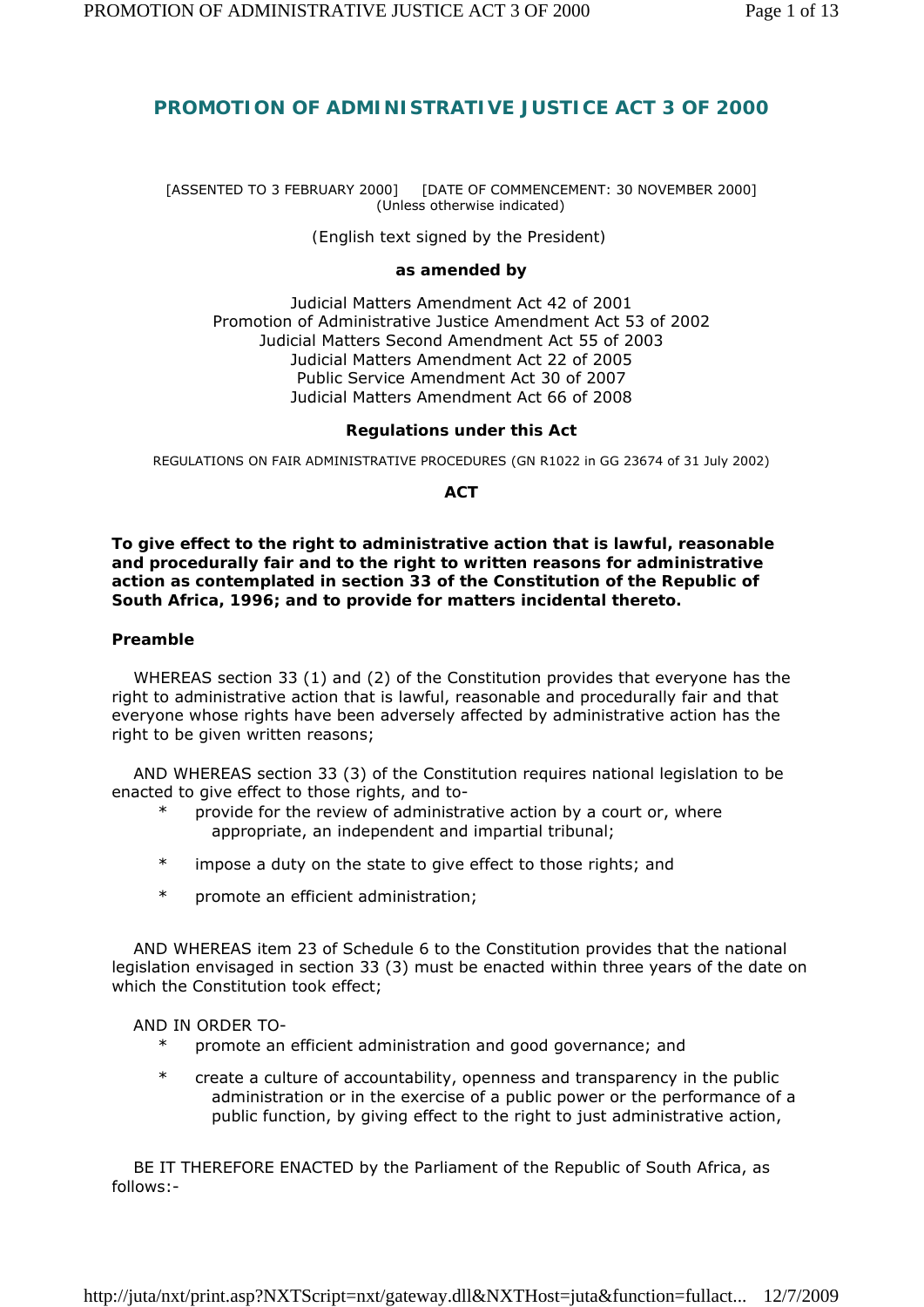# **1 Definitions**

In this Act, unless the context indicates otherwise-

- **'administrative action'** means any decision taken, or any failure to take a decision, by-
- *(a)* an organ of state, when-
	- (i) exercising a power in terms of the Constitution or a provincial constitution; or
	- (ii) exercising a public power or performing a public function in terms of any legislation; or
- *(b)* a natural or juristic person, other than an organ of state, when exercising a public power or performing a public function in terms of an empowering provision,

which adversely affects the rights of any person and which has a direct, external legal effect, but does not include-

- *(aa)* the executive powers or functions of the National Executive, including the powers or functions referred to in sections 79 (1) and (4), 84 (2) *(a)* , *(b)* , *(c)* , *(d)* , *(f)* , *(g)* , *(h)* , *(i)* and *(k)* , 85 (2) *(b)* , *(c)* , *(d)* and *(e)* , 91 (2), (3), (4) and (5), 92 (3), 93, 97, 98, 99 and 100 of the Constitution;
- *(bb)* the executive powers or functions of the Provincial Executive, including the powers or functions referred to in sections 121 (1) and (2), 125 (2) *(d)* , *(e)* and *(f)* , 126, 127 (2), 132 (2), 133 (3) *(b)* , 137, 138, 139 and 145 (1) of the Constitution;
- *(cc)* the executive powers or functions of a municipal council;
- *(dd)* the legislative functions of Parliament, a provincial legislature or a municipal council;
- *(ee)* the judicial functions of a judicial officer of a court referred to in section 166 of the Constitution or of a Special Tribunal established under section 2 of the Special Investigating Units and Special Tribunals Act, 1996 ( Act 74 of 1996 ), and the judicial functions of a traditional leader under customary law or any other law;
- *(ff)* a decision to institute or continue a prosecution;
- *(gg)* a decision relating to any aspect regarding the nomination, selection or appointment of a judicial officer or any other person, by the Judicial Service Commission in terms of any law;

[Para. *(gg)* substituted by s. 26 of Act 55 of 2003.]

- *(hh)* any decision taken, or failure to take a decision, in terms of any provision of the Promotion of Access to Information Act, 2000; or
- *(ii)* any decision taken, or failure to take a decision, in terms of section 4  $(1);$

 **'administrator'** means an organ of state or any natural or juristic person taking administrative action;

**'Constitution'** means the Constitution of the Republic of South Africa, 1996;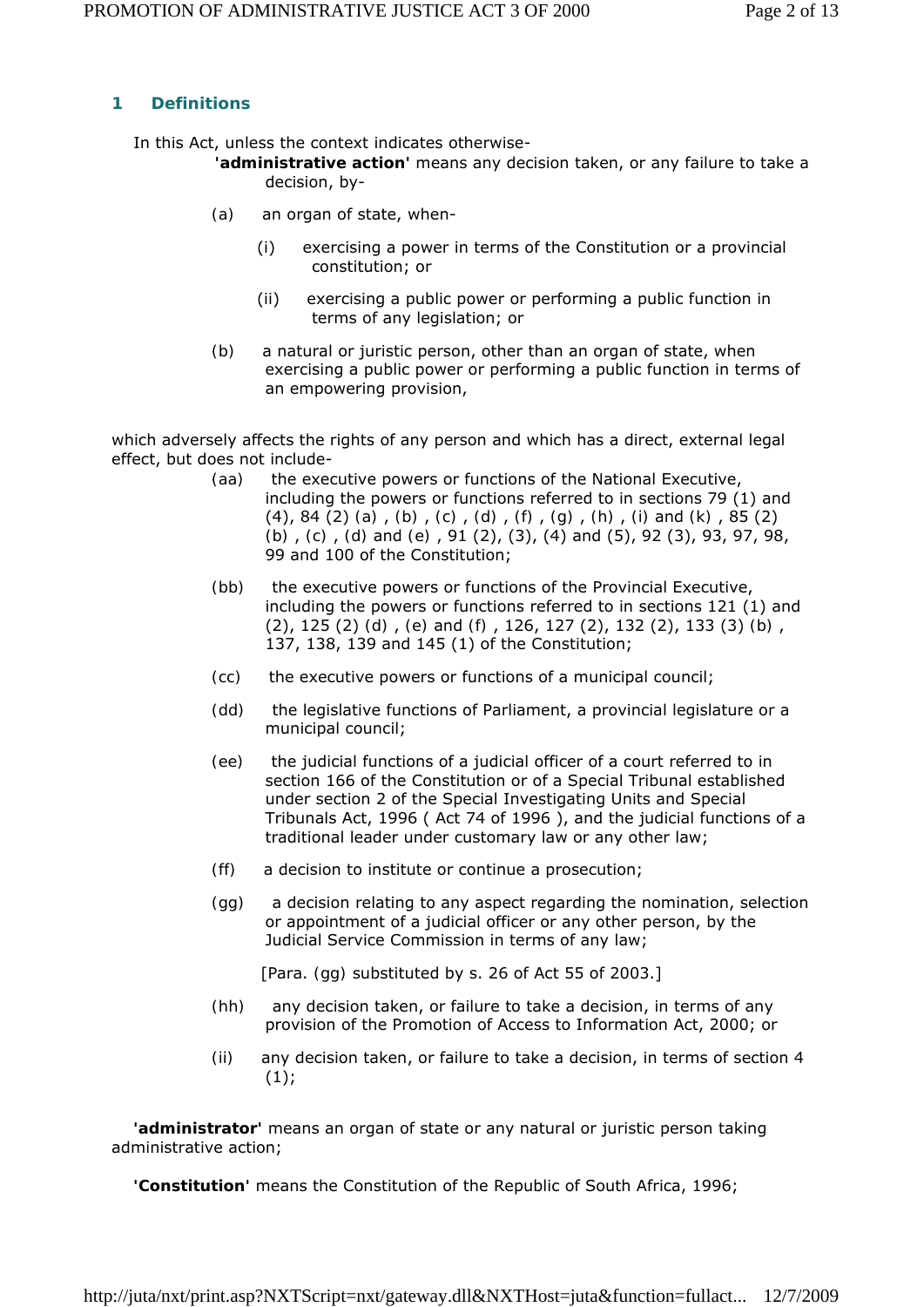**'court'** means-

- *(a)* the Constitutional Court acting in terms of section 167 (6) *(a)* of the Constitution; or
	- *(b)* (i) a High Court or another court of similar status; or
		- (ii) a Magistrate's Court, either generally or in respect of a specified class of administrative actions, designated by the Minister by notice in the *Gazette* and presided over by a magistrate or an additional magistrate designated in terms of section 9A,
	- within whose area of jurisdiction the administrative action occurred or the administrator has his or her or its principal place of administration or the party whose rights have been affected is domiciled or ordinarily resident or the adverse effect of the administrative action was, is or will be experienced;

[Definition of 'court' substituted by s. 1 of Act 53 of 2002.]

 **'decision'** means any decision of an administrative nature made, proposed to be made, or required to be made, as the case may be, under an empowering provision, including a decision relating to-

- *(a)* making, suspending, revoking or refusing to make an order, award or determination;
- *(b)* giving, suspending, revoking or refusing to give a certificate, direction, approval, consent or permission;
- *(c)* issuing, suspending, revoking or refusing to issue a licence, authority or other instrument;
- *(d)* imposing a condition or restriction;
- *(e)* making a declaration, demand or requirement;
- *(f)* retaining, or refusing to deliver up, an article; or
- *(g)* doing or refusing to do any other act or thing of an administrative nature, and a reference to a failure to take a decision must be construed accordingly;

 **'empowering provision'** means a law, a rule of common law, customary law, or an agreement, instrument or other document in terms of which an administrative action was purportedly taken;

 **'failure'** , in relation to the taking of a decision, includes a refusal to take the decision;

**'Minister'** means the Cabinet member responsible for the administration of justice;

**'organ of state'** bears the meaning assigned to it in section 239 of the Constitution;

**'prescribed'** means prescribed by regulation made under section 10;

**'public'** , for the purposes of section 4, includes any group or class of the public;

**'this Act'** includes the regulations; and

 **'tribunal'** means any independent and impartial tribunal established by national legislation for the purpose of judicially reviewing an administrative action in terms of this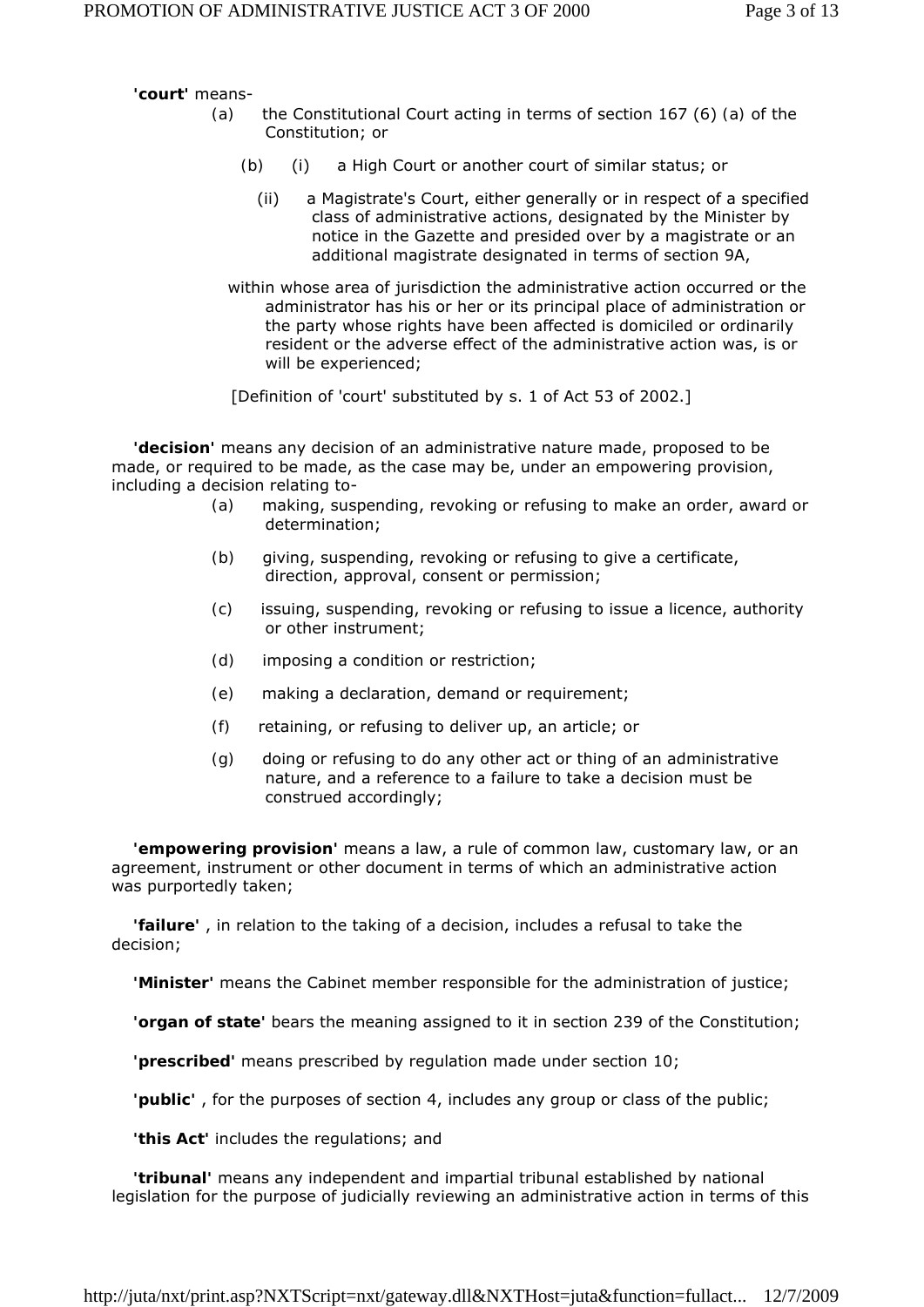Act.

# **2 Application of Act**

(1) The Minister may, by notice in the *Gazette* -

- *(a)* if it is reasonable and justifiable in the circumstances, exempt an administrative action or a group or class of administrative actions from the application of any of the provisions of section 3, 4 or 5; or
- *(b)* in order to promote an efficient administration and if it is reasonable and justifiable in the circumstances, permit an administrator to vary any of the requirements referred to in section 3 (2), 4 (1) *(a)* to *(e)* , (2) and (3) or 5 (2), in a manner specified in the notice.

 (2) Any exemption or permission granted in terms of subsection (1) must, before publication in the *Gazette* , be approved by Parliament.

## **3 Procedurally fair administrative action affecting any person**

 (1) Administrative action which materially and adversely affects the rights or legitimate expectations of any person must be procedurally fair.

(2) *(a)* A fair administrative procedure depends on the circumstances of each case.

 *(b)* In order to give effect to the right to procedurally fair administrative action, an administrator, subject to subsection (4), must give a person referred to in subsection  $(1)$ -

> (i) adequate notice of the nature and purpose of the proposed administrative action;

[Sub-para. (i), previously para. *(a)* , renumbered by s. 46 of Act 42 of 2001.]

(ii) a reasonable opportunity to make representations;

[Sub-para. (ii), previously para. *(b)* , renumbered by s. 46 of Act 42 of 2001.]

(iii) a clear statement of the administrative action;

[Sub-para. (iii), previously para. *(c)* , renumbered by s. 46 of Act 42 of 2001.]

 (iv) adequate notice of any right of review or internal appeal, where applicable; and

[Sub-para. (iv), previously para. *(d)* , renumbered by s. 46 of Act 42 of 2001.]

(v) adequate notice of the right to request reasons in terms of section 5.

[Sub-para. (v), previously para. *(e)* , renumbered by s. 46 of Act 42 of 2001.]

 (3) In order to give effect to the right to procedurally fair administrative action, an administrator may, in his or her or its discretion, also give a person referred to in subsection (1) an opportunity to-

- *(a)* obtain assistance and, in serious or complex cases, legal representation;
- *(b)* present and dispute information and arguments; and
- *(c)* appear in person.

 (4) *(a)* If it is reasonable and justifiable in the circumstances, an administrator may depart from any of the requirements referred to in subsection (2).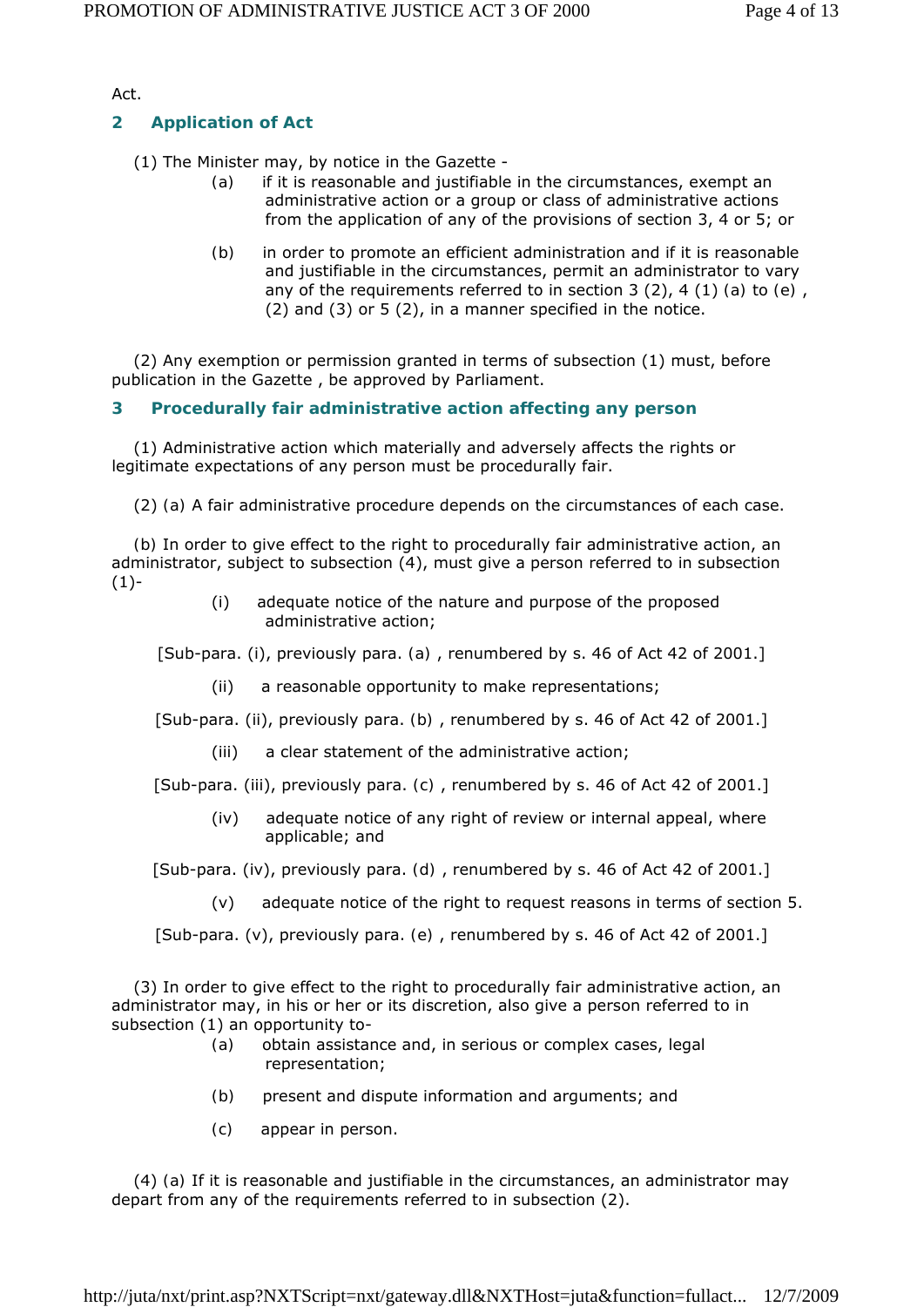*(b)* In determining whether a departure as contemplated in paragraph *(a)* is reasonable and justifiable, an administrator must take into account all relevant factors, including-

- (i) the objects of the empowering provision;
- (ii) the nature and purpose of, and the need to take, the administrative action;
- (iii) the likely effect of the administrative action;
- (iv) the urgency of taking the administrative action or the urgency of the matter; and
- (v) the need to promote an efficient administration and good governance.

 (5) Where an administrator is empowered by any empowering provision to follow a procedure which is fair but different from the provisions of subsection (2), the administrator may act in accordance with that different procedure.

## **4 Administrative action affecting public**

 (1) In cases where an administrative action materially and adversely affects the rights of the public, an administrator, in order to give effect to the right to procedurally fair administrative action, must decide whether-

- *(a)* to hold a public inquiry in terms of subsection (2);
- *(b)* to follow a notice and comment procedure in terms of subsection (3);
- *(c)* to follow the procedures in both subsections (2) and (3);
- *(d)* where the administrator is empowered by any empowering provision to follow a procedure which is fair but different, to follow that procedure; or
- *(e)* to follow another appropriate procedure which gives effect to section 3.

(2) If an administrator decides to hold a public inquiry-

- *(a)* the administrator must conduct the public inquiry or appoint a suitably qualified person or panel of persons to do so; and
- *(b)* the administrator or the person or panel referred to in paragraph *(a)*  must-
	- (i) determine the procedure for the public inquiry, which must-
		- *(aa)* include a public hearing; and
		- *(bb)* comply with the procedures to be followed in connection with public inquiries, as prescribed;
	- (ii) conduct the inquiry in accordance with that procedure;
	- (iii) compile a written report on the inquiry and give reasons for any administrative action taken or recommended; and
	- (iv) as soon as possible thereafter-
		- *(aa)* publish in English and in at least one of the other official languages in the *Gazette* or relevant provincial *Gazette*  a notice containing a concise summary of any report and the particulars of the places and times at which the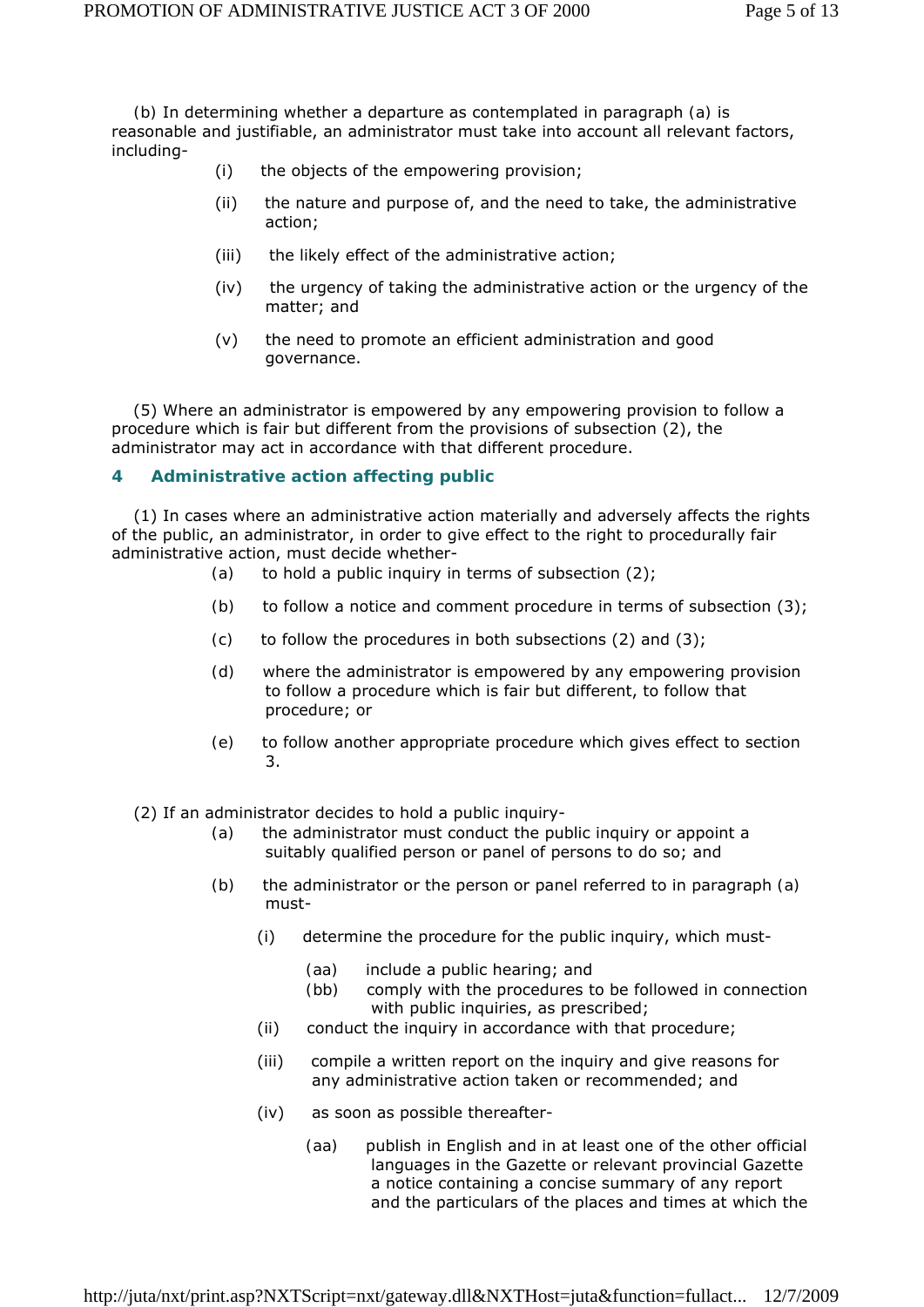report may be inspected and copied; and

 *(bb)* convey by such other means of communication which the administrator considers effective, the information referred to in item *(a)* to the public concerned.

 (3) If an administrator decides to follow a notice and comment procedure, the administrator must-

- *(a)* take appropriate steps to communicate the administrative action to those likely to be materially and adversely affected by it and call for comments from them;
- *(b)* consider any comments received;
- *(c)* decide whether or not to take the administrative action, with or without changes; and
- *(d)* comply with the procedures to be followed in connection with notice and comment procedures, as prescribed.

 (4) *(a)* If it is reasonable and justifiable in the circumstances, an administrator may depart from the requirements referred to in subsections (1) *(a)* to *(e)* , (2) and (3).

 *(b)* In determining whether a departure as contemplated in paragraph *(a)* is reasonable and justifiable, an administrator must take into account all relevant factors, including-

- (i) the objects of the empowering provision;
- (ii) the nature and purpose of, and the need to take, the administrative action;
- (iii) the likely effect of the administrative action;
- (iv) the urgency of taking the administrative action or the urgency of the matter; and
- (v) the need to promote an efficient administration and good governance.

[Date of commencement of s. 4: 31 July 2002.]

#### **5 Reasons for administrative action**

 (1) Any person whose rights have been materially and adversely affected by administrative action and who has not been given reasons for the action may, within 90 days after the date on which that person became aware of the action or might reasonably have been expected to have become aware of the action, request that the administrator concerned furnish written reasons for the action.

 (2) The administrator to whom the request is made must, within 90 days after receiving the request, give that person adequate reasons in writing for the administrative action.

 (3) If an administrator fails to furnish adequate reasons for an administrative action it must, subject to subsection (4) and in the absence of proof to the contrary, be presumed in any proceedings for judicial review that the administrative action was taken without good reason.

 (4) *(a)* An administrator may depart from the requirement to furnish adequate reasons if it is reasonable and justifiable in the circumstances, and must forthwith inform the person making the request of such departure.

 *(b)* In determining whether a departure as contemplated in paragraph *(a)* is reasonable and justifiable, an administrator must take into account all relevant factors,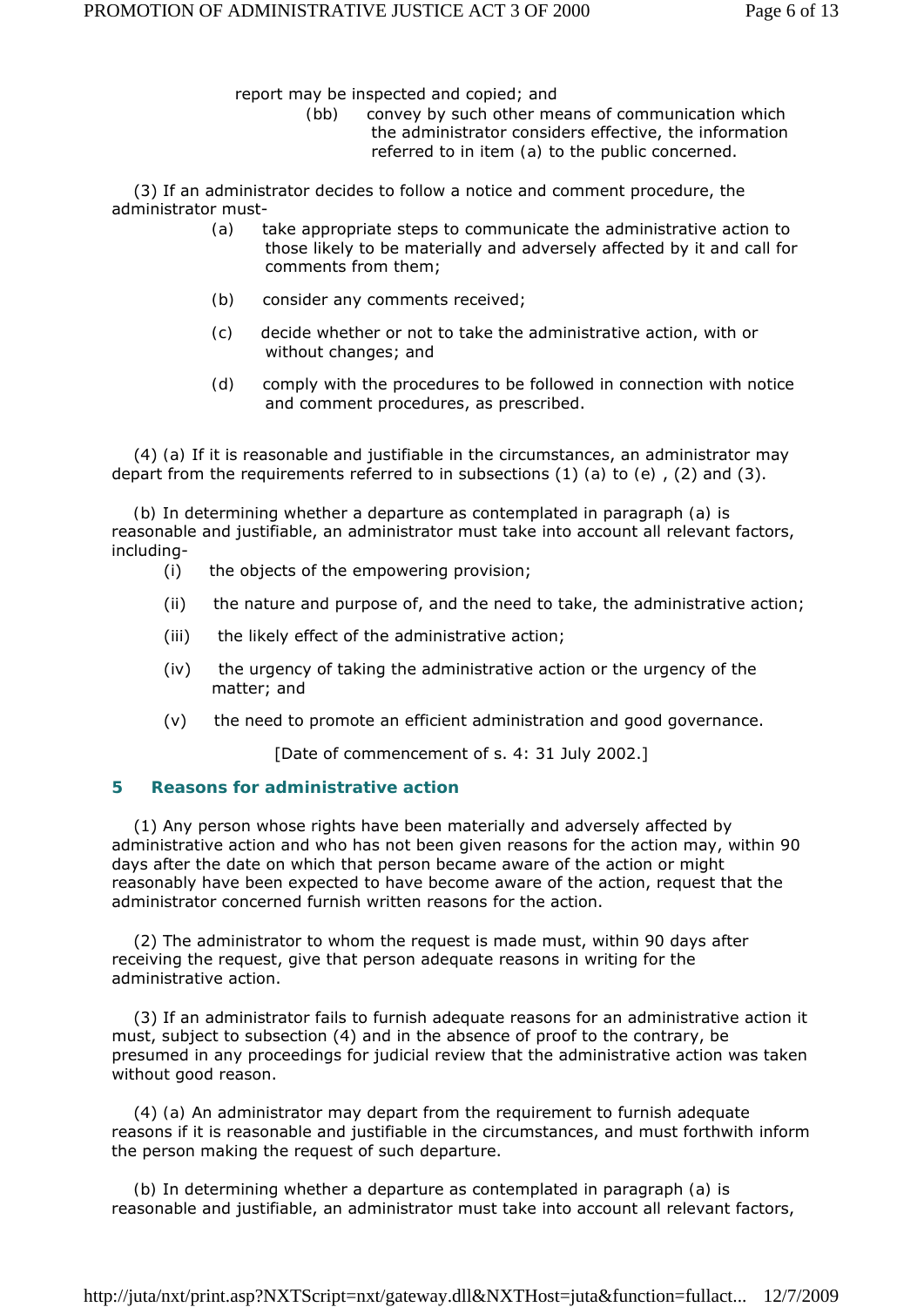including-

- (i) the objects of the empowering provision;
- (ii) the nature, purpose and likely effect of the administrative action concerned;
- (iii) the nature and the extent of the departure;
- (iv) the relation between the departure and its purpose;
- (v) the importance of the purpose of the departure; and
- (vi) the need to promote an efficient administration and good governance.

 (5) Where an administrator is empowered by any empowering provision to follow a procedure which is fair but different from the provisions of subsection (2), the administrator may act in accordance with that different procedure.

 (6) *(a)* In order to promote an efficient administration, the Minister may, at the request of an administrator, by notice in the *Gazette* publish a list specifying any administrative action or a group or class of administrative actions in respect of which the administrator concerned will automatically furnish reasons to a person whose rights are adversely affected by such actions, without such person having to request reasons in terms of this section.

 *(b)* The Minister must, within 14 days after the receipt of a request referred to in paragraph *(a)* and at the cost of the relevant administrator, publish such list, as contemplated in that paragraph.

### **6 Judicial review of administrative action**

 (1) Any person may institute proceedings in a court or a tribunal for the judicial review of an administrative action.

- (2) A court or tribunal has the power to judicially review an administrative action if- *(a)* the administrator who took it-
	- (i) was not authorised to do so by the empowering provision;
	- (ii) acted under a delegation of power which was not authorised by the empowering provision; or
	- (iii) was biased or reasonably suspected of bias;
	- *(b)* a mandatory and material procedure or condition prescribed by an empowering provision was not complied with;
	- *(c)* the action was procedurally unfair;
	- *(d)* the action was materially influenced by an error of law;
	- *(e)* the action was taken-
		- (i) for a reason not authorised by the empowering provision;
		- (ii) for an ulterior purpose or motive;
		- (iii) because irrelevant considerations were taken into account or relevant considerations were not considered;
		- (iv) because of the unauthorised or unwarranted dictates of another person or body;
		- (v) in bad faith; or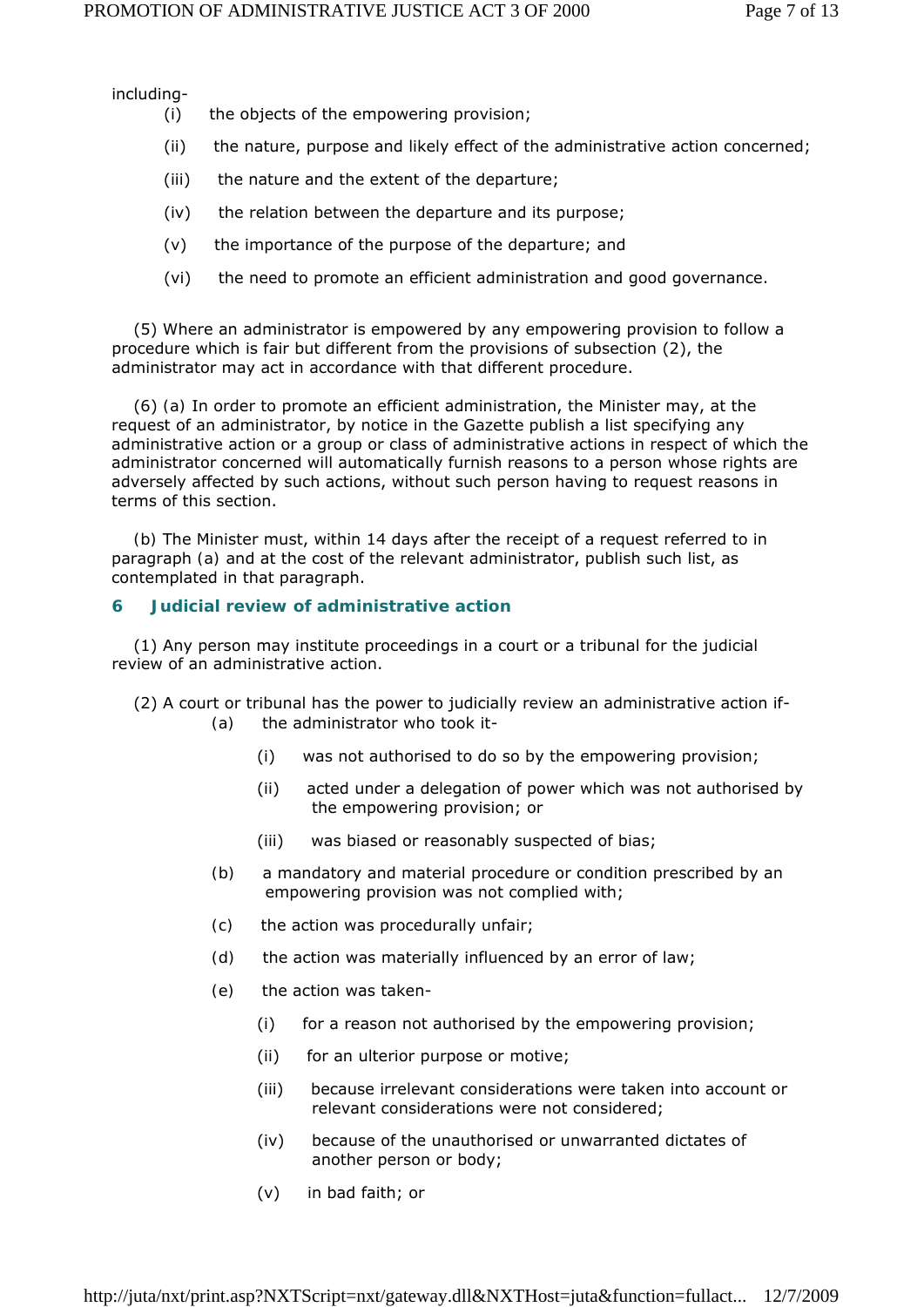- (vi) arbitrarily or capriciously;
- *(f)* the action itself-
	- (i) contravenes a law or is not authorised by the empowering provision; or
	- (ii) is not rationally connected to-
		- *(aa)* the purpose for which it was taken;
		- *(bb)* the purpose of the empowering provision;
		- *(cc)* the information before the administrator; or
		- *(dd)* the reasons given for it by the administrator;
- *(g)* the action concerned consists of a failure to take a decision;
- *(h)* the exercise of the power or the performance of the function authorised by the empowering provision, in pursuance of which the administrative action was purportedly taken, is so unreasonable that no reasonable person could have so exercised the power or performed the function; or
- *(i)* the action is otherwise unconstitutional or unlawful.

 (3) If any person relies on the ground of review referred to in subsection (2) *(g)* , he or she may in respect of a failure to take a decision, where-

- *(a)* (i) an administrator has a duty to take a decision;
	- (ii) there is no law that prescribes a period within which the administrator is required to take that decision; and
	- (iii) the administrator has failed to take that decision,
- institute proceedings in a court or tribunal for judicial review of the failure to take the decision on the ground that there has been unreasonable delay in taking the decision; or
	- *(b)* (i) an administrator has a duty to take a decision;
		- (ii) a law prescribes a period within which the administrator is required to take that decision; and
		- (iii) the administrator has failed to take that decision before the expiration of that period,
- institute proceedings in a court or tribunal for judicial review of the failure to take the decision within that period on the ground that the administrator has a duty to take the decision notwithstanding the expiration of that period.

## **7 Procedure for judicial review**

 (1) Any proceedings for judicial review in terms of section 6 (1) must be instituted without unreasonable delay and not later than 180 days after the date-

- *(a)* subject to subsection (2) *(c)* , on which any proceedings instituted in terms of internal remedies as contemplated in subsection (2) *(a)*  have been concluded; or
- *(b)* where no such remedies exist, on which the person concerned was informed of the administrative action, became aware of the action and the reasons for it or might reasonably have been expected to have become aware of the action and the reasons.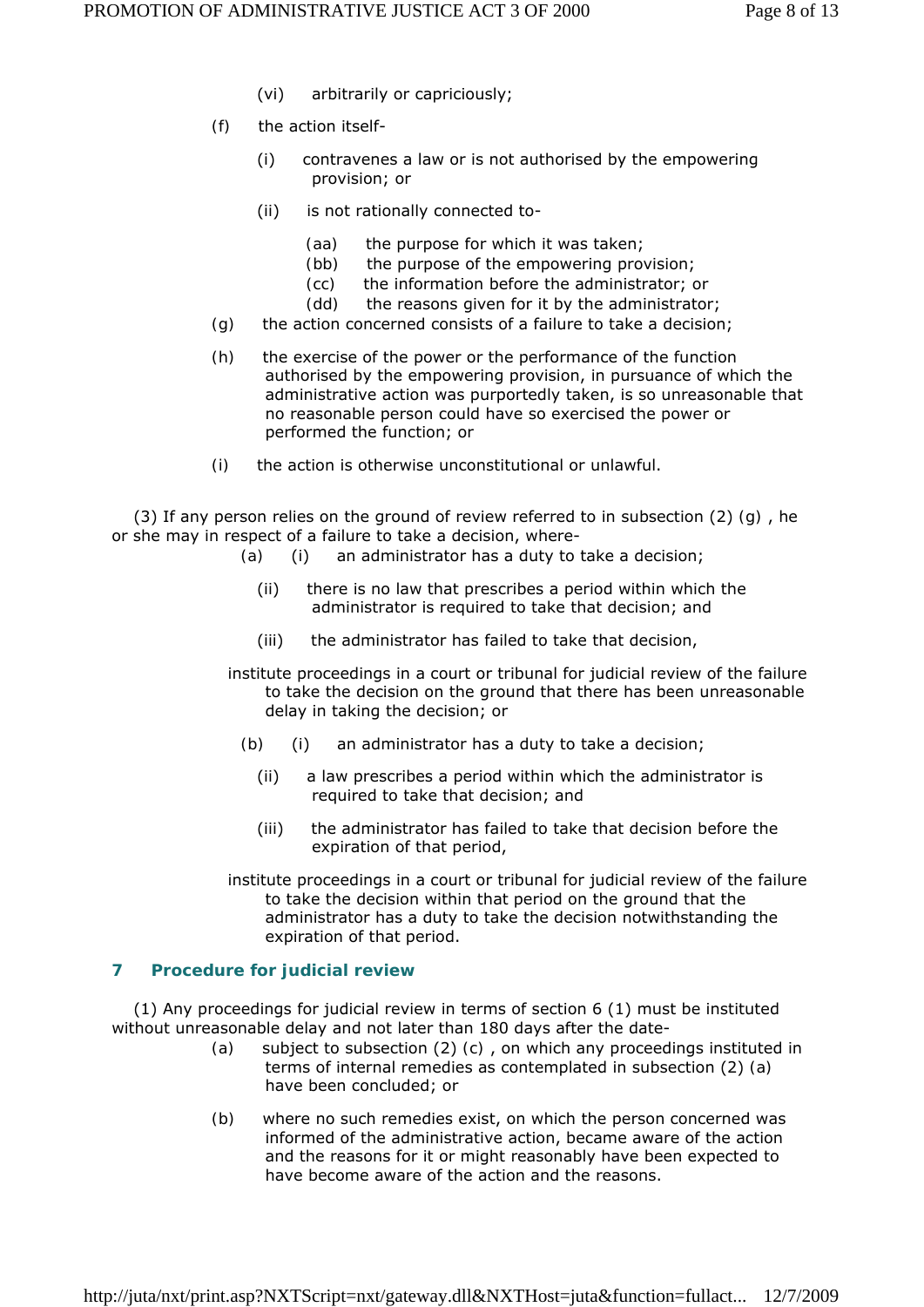(2) *(a)* Subject to paragraph *(c)* , no court or tribunal shall review an administrative action in terms of this Act unless any internal remedy provided for in any other law has first been exhausted.

 *(b)* Subject to paragraph *(c)* , a court or tribunal must, if it is not satisfied that any internal remedy referred to in paragraph *(a)* has been exhausted, direct that the person concerned must first exhaust such remedy before instituting proceedings in a court or tribunal for judicial review in terms of this Act.

 *(c)* A court or tribunal may, in exceptional circumstances and on application by the person concerned, exempt such person from the obligation to exhaust any internal remedy if the court or tribunal deems it in the interest of justice.

 (3) The Rules Board for Courts of Law established by section 2 of the Rules Board for Courts of Law Act, 1985 ( Act 107 of 1985 ), must, before 28 February 2009, subject to the approval of the Minister, make rules of procedure for judicial review.

[Sub-s. (3) substituted by s. 27 *(a)* of Act 55 of 2003 and by s. 29 of Act 66 of 2008.]

 (4) Until the rules of procedure referred to in subsection (3) come into operation, all proceedings for judicial review under this Act must be instituted in a High Court or another court having jurisdiction.

[Sub-s. (4) substituted by s. 27 *(b)* of Act 55 of 2003.]

 (5) Any rule made under subsection (3) must, before publication in the *Gazette* , be approved by Parliament.

#### **8 Remedies in proceedings for judicial review**

 (1) The court or tribunal, in proceedings for judicial review in terms of section 6 (1), may grant any order that is just and equitable, including orders-

*(a)* directing the administrator-

- (i) to give reasons; or
- (ii) to act in the manner the court or tribunal requires;
- *(b)* prohibiting the administrator from acting in a particular manner;
- *(c)* setting aside the administrative action and-
	- (i) remitting the matter for reconsideration by the administrator, with or without directions; or
	- (ii) in exceptional cases-
		- *(aa)* substituting or varying the administrative action or correcting a defect resulting from the administrative action; or
		- *(bb)* directing the administrator or any other party to the proceedings to pay compensation;
- *(d)* declaring the rights of the parties in respect of any matter to which the administrative action relates;
- *(e)* granting a temporary interdict or other temporary relief; or
- *(f)* as to costs.

 (2) The court or tribunal, in proceedings for judicial review in terms of section 6 (3), may grant any order that is just and equitable, including orders-

*(a)* directing the taking of the decision;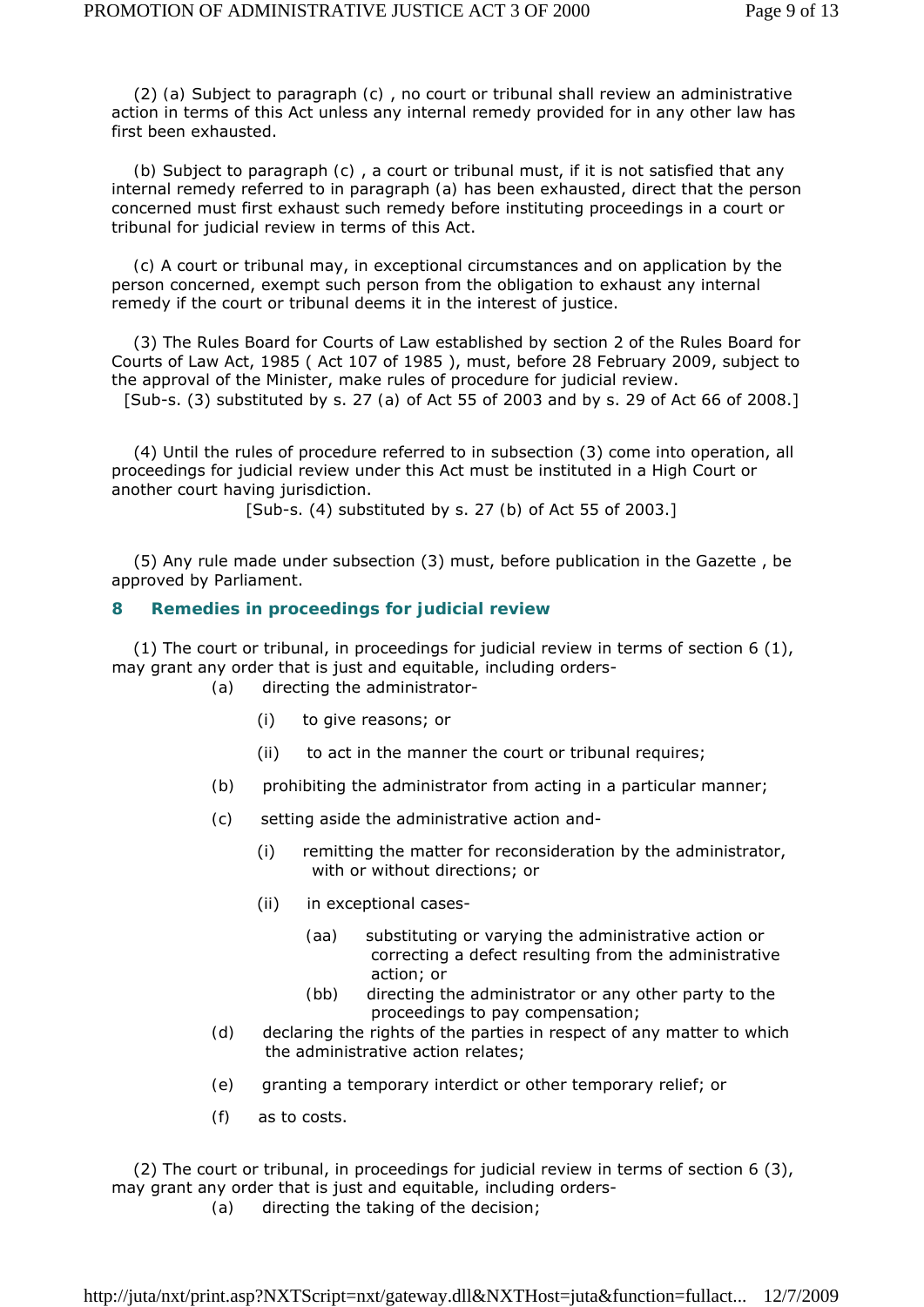- *(b)* declaring the rights of the parties in relation to the taking of the decision;
- *(c)* directing any of the parties to do, or to refrain from doing, any act or thing the doing, or the refraining from the doing, of which the court or tribunal considers necessary to do justice between the parties; or
- *(d)* as to costs.

## **9 Variation of time**

(1) The period of-

- *(a)* 90 days referred to in section 5 may be reduced; or
- *(b)* 90 days or 180 days referred to in sections 5 and 7 may be extended for a fixed period,

by agreement between the parties or, failing such agreement, by a court or tribunal on application by the person or administrator concerned.

 (2) The court or tribunal may grant an application in terms of subsection (1) where the interests of justice so require.

#### **9A Designation and training of presiding officers**

 (1) *(a)* The head of an administrative region defined in section 1 of the Magistrate's Courts Act, 1944 ( Act 32 of 1944 ), must, subject to subsection (2), designate in writing any magistrate or additional magistrate as a presiding officer of the Magistrate's Court designated by the Minister in terms of section 1 of this Act.

 *(b)* A presiding officer must perform the functions and duties and exercise the powers assigned to or conferred on him or her under this Act or any other law.

- (2) Only a magistrate or additional magistrate who has completed a training course-
	- *(a)* before the date of commencement of this section; or
	- *(b)* as contemplated in subsection (5),

and whose name has been included on the list contemplated in subsection (4) *(a)* , may be designated in terms of subsection (1).

- (3) The heads of administrative regions must-
	- *(a)* take all reasonable steps within available resources to designate at least one presiding officer for each magistrate's court within his or her area of jurisdiction which has been designated by the Minister in terms of section 1; and
	- *(b)* without delay, inform the Director-General: Justice and Constitutional Development of any magistrate or additional magistrate who has completed a training course as contemplated in subsections (5) and (6) or who has been designated in terms of subsection (1).

 (4) The Director-General: Justice and Constitutional Development must compile and keep a list of every magistrate or additional magistrate who has-

- *(a)* completed a training course as contemplated in subsections (5) and (6); or
- *(b)* been designated as a presiding officer of a magistrate's court contemplated in subsection (1).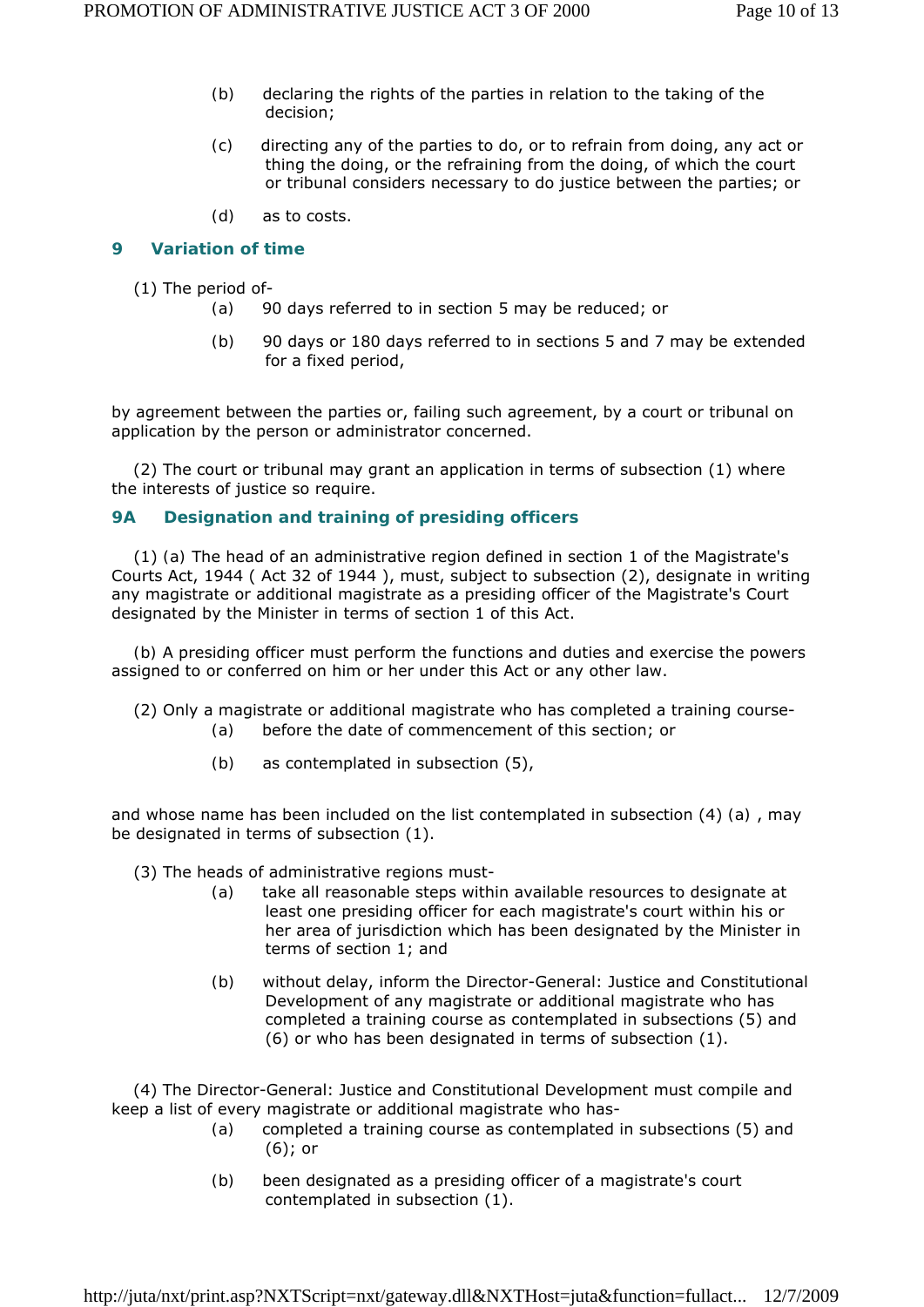(5) The Chief Justice must, in consultation with the Judicial Service Commission and the Magistrates Commission, develop the content of training courses with the view to building a dedicated and experienced pool of trained and specialised presiding officers for purposes of presiding in court proceedings as contemplated in this Act.

 (6) The Chief Justice must, in consultation with the Judicial Service Commission, the Magistrates Commission and the Minister, implement the training courses contemplated in subsection (5).

 (7) The Minister must table a report in Parliament, as prescribed, relating to the content and implementation of the training courses referred to in subsections (5) and (6).

[S. 9A inserted by s. 2 of Act 53 of 2002.]

#### **10 Regulations and code of good administrative conduct**

- (1) The Minister must make regulations relating to-
	- *(a)* the procedures to be followed by designated administrators or in relation to classes of administrative action in order to promote the right to procedural fairness;
	- *(b)* the procedures to be followed in connection with public inquiries;
	- *(c)* the procedures to be followed in connection with notice and comment procedures; and
	- *(d)* the procedures to be followed in connection with requests for reasons.

(2) The Minister may make regulations relating to-

- *(a)* the establishment, duties and powers of an advisory council to monitor the application of this Act and to advise the Minister on-
	- (i) the appropriateness of publishing uniform rules and standards which must be complied with in the taking of administrative actions, including the compilation and maintenance of registers containing the text of rules and standards used by organs of state;
	- (ii) any improvements that might be made in respect of internal complaints procedures, internal administrative appeals and the judicial review by courts or tribunals of administrative action;
	- (iii) the appropriateness of establishing independent and impartial tribunals, in addition to the courts, to review administrative action and of specialised administrative tribunals, including a tribunal with general jurisdiction over all organs of state or a number of organs of state, to hear and determine appeals against administrative action;
	- (iv) the appropriateness of requiring administrators, from time to time, to consider the continuance of standards administered by them and of prescribing measures for the automatic lapsing of rules and standards;
	- (v) programmes for educating the public and the members and employees of administrators regarding the contents of this Act and the provisions of the Constitution relating to administrative action;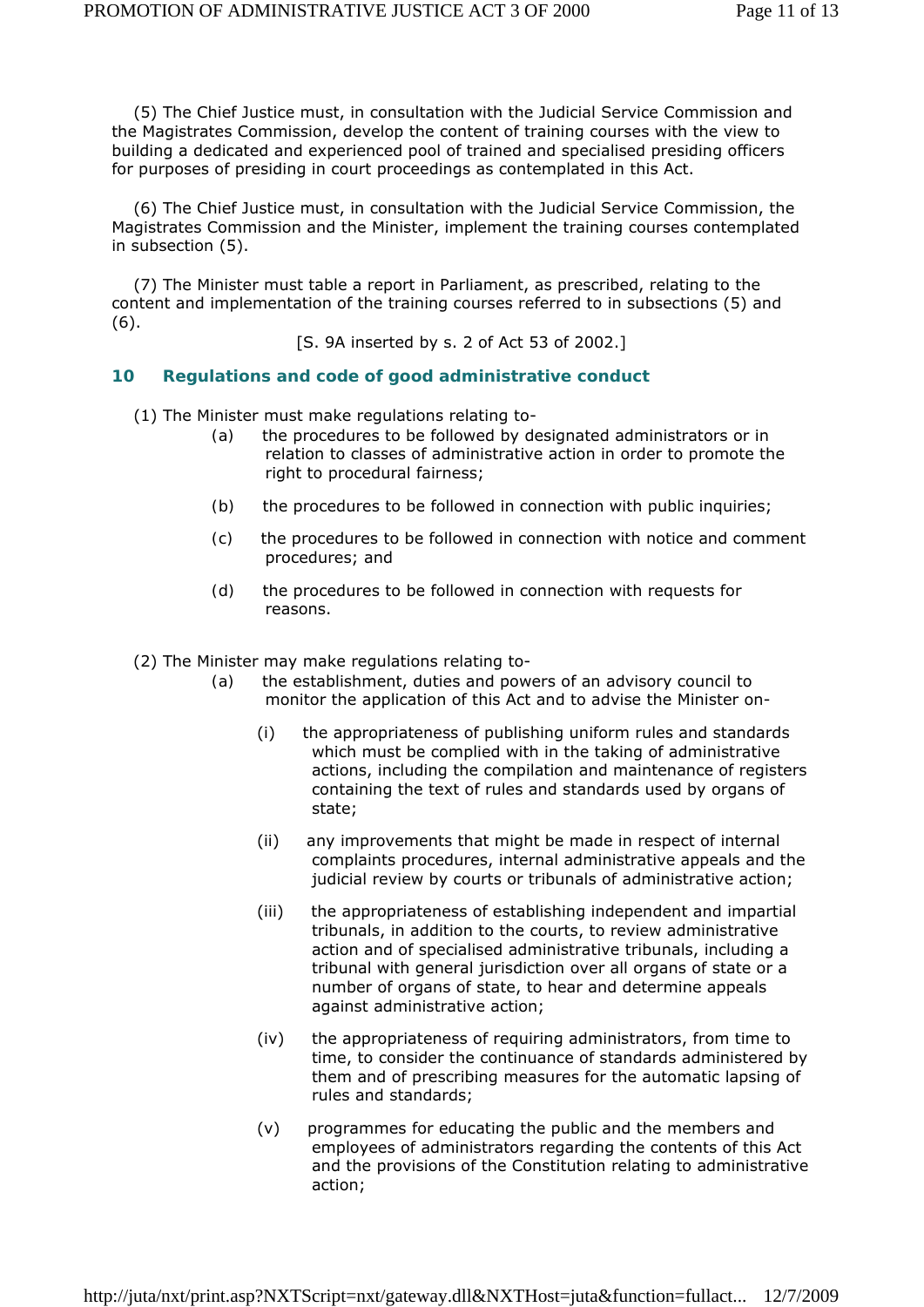- (vi) any other improvements aimed at ensuring that administrative action conforms with the right to administrative justice;
- (vii) any steps which may lead to the achievement of the objects of this Act; and
- (viii) any other matter in respect of which the Minister requests advice;
- *(b)* the compilation and publication of protocols for the drafting of rules and standards;
- *(c)* the initiation, conducting and co-ordination of programmes for educating the public and the members and employees of administrators regarding the contents of this Act and the provisions of the Constitution relating to administrative action;
- *(d)* matters required or permitted by this Act to be prescribed; and
- *(e)* matters necessary or convenient to be prescribed in order to-
	- (i) achieve the objects of this Act; or
	- (ii) subject to subsection (3), give effect to any advice or recommendations by the advisory council referred to in paragraph *(a)* .

 (3) This section may not be construed as empowering the Minister to make regulations, without prior consultation with the Minister for the Public Service and Administration, regarding any matter which affects the public service. [Sub-s. (3) substituted by s. 42 of Act 30 of 2007.]

(4) Any regulation-

- *(a)* made under subsections (1) *(a)* , *(b)* , *(c)* and *(d)* and (2) *(c)* , *(d)*  and *(e)* must, before publication in the *Gazette* , be submitted to Parliament; and
- *(b)* made under subsection (2) *(a)* and *(b)* must, before publication in the *Gazette* , be approved by Parliament.

 (5) Any regulation made under subsections (1) and (2) or any provision of the code of good administrative conduct made under subsection (5A) which may result in financial expenditure for the State must be made in consultation with the Minister of Finance.

 (5A) The Minister must, by notice in the *Gazette* , publish a code of good administrative conduct in order to provide administrators with practical guidelines and information aimed at the promotion of an efficient administration and the achievement of the objects of this Act.

 (6) The code of good administrative conduct referred to in subsection (5A) must, before publication in the *Gazette* , be approved by Cabinet and Parliament and must be made before 28 February 2009.

[Sub-s. (6) substituted by s. 30 of Act 66 of 2008.]

[S. 10 substituted by s. 15 of Act 22 of 2005.]

#### **10A Liability**

 No person is criminally or civilly liable for anything done in good faith in the exercise or performance or purported exercise or performance of any power or duty in terms of